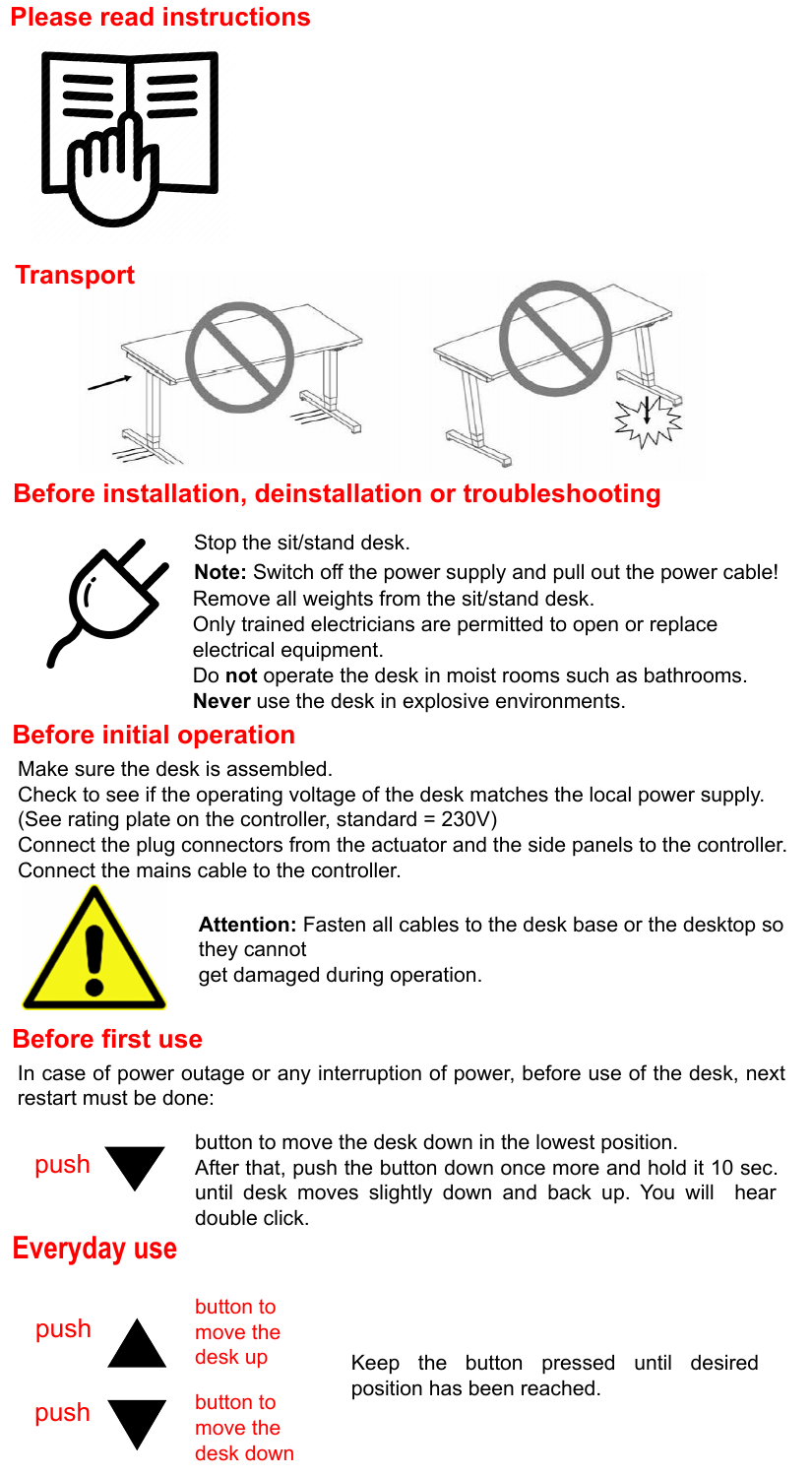### **During operation**

If the drives or the controller make any unusual noises or cause any unusual odours during operation, interrupt the power supply.

Make sure that the cables are not damaged.

When operating the sit/stand desk, make sure that no objects or body parts can get trapped.

All moving parts of the desk base must have at least 25 mm clearance to the adjoining components.

### **How to use a sit/stand desk**



**Attention:** To avoid injuries or damaging of the desk, before any use, first make shore that there aren´t any objects under or above the desk.

Any desk movement up or down should be done in standing position.

**If the table have a collision sensor - please note that the sensor system is only a system protection and not a human protection.**

#### **How to program new lowest position**

In case you want to change lowest possible postion of the table, put table in desired hight and than:

> button up and down at the same time and hold it until you hear double click.



When you want to undo new lowest position, put the table in new lowest postion and push button up and down at the same time and hold it until you hear double click.

### **Initialisation / Reset**

After assembling – or if the desk has been disconnected from the power supply for a long time – malfunctions on the desk are possible. The same applies if the connection between the drives and the controller was separated. In these cases, the desk controller has to be initialised.

If the controller expects a reinitialisation, the downward movement of the desk is only possible at reduced speed.

To initialise, move the desk to the bottom position; to do that, press the down key on the hand-switch until all drives have reached the lowest position. Press the down key once again and keep it pressed (approx. 10 seconds) until the desk moves slightly down and

then back up. Let go of the button only after the desk stops moving. If you let go of the button too soon, that causes a malfunction on the desk.

If this happens by mistake, you have to repeat the process.



**Attention:** The top limit stop of the controller is preset. For this reason, use only controllers that were supplied as suitable for the respective desk base.



**Danger:** The optionally available corrosion protection is **not activated** during any reset process. During this process, always watch out for the possible danger of being crushed.